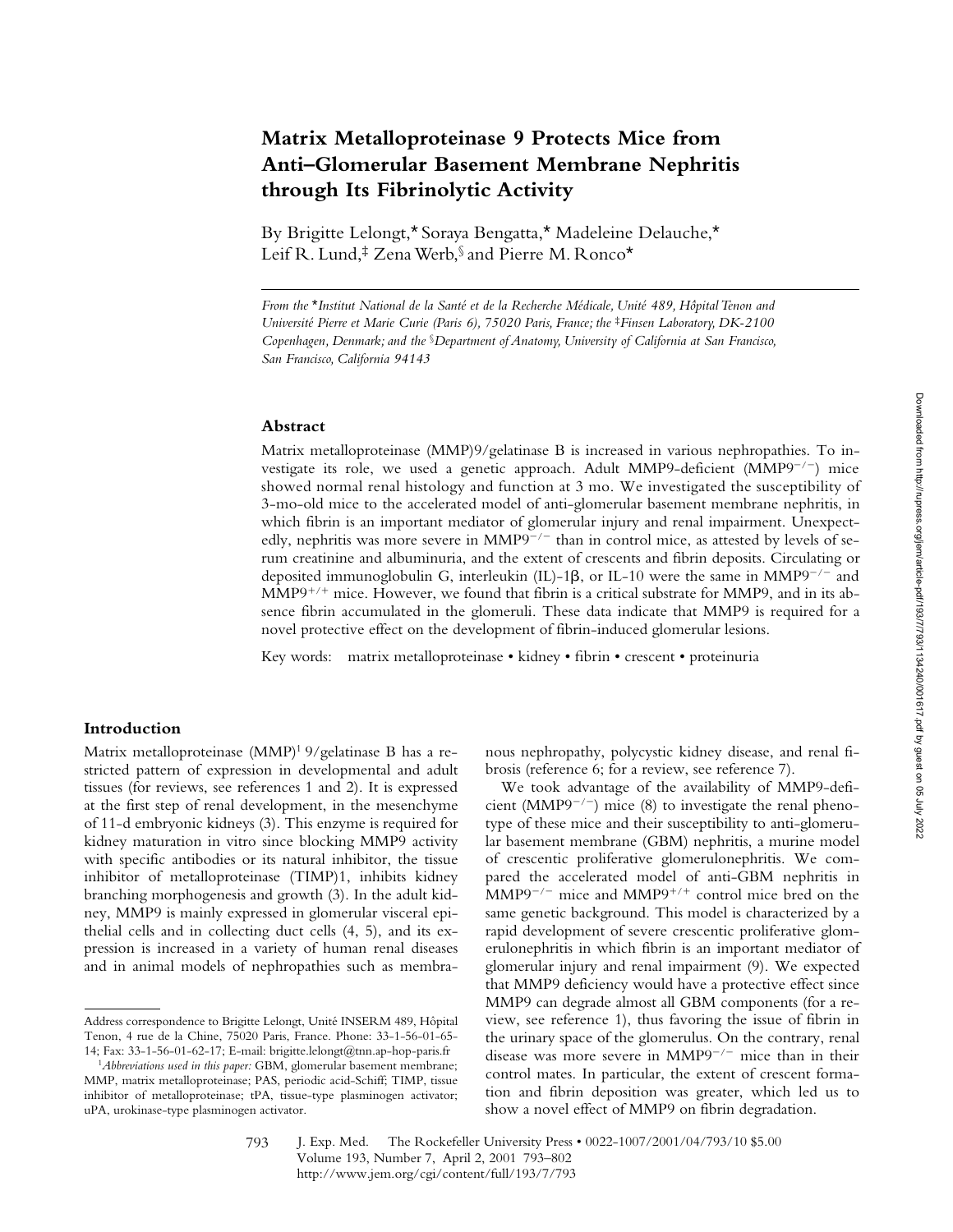#### **Materials and Methods**

*Mice.* MMP9<sup> $-/-$ </sup> 129SV mice were generated as described previously (8) and were used after eight backcrosses to C57BL/6 background. Control  $MMP9^{+/+}$  mice were also obtained by backcrossing  $+/-$  129SV mice with wild-type C57BL/6 mice. Mouse studies followed the Institutional Animal Care and Use Guidelines. Renal phenotype was compared at 1, 3, 6, and 12 mo. 15 MMP9<sup>-/-</sup> and 15 MMP9<sup>+/+</sup> female mice were used at each time point.

*Antibodies and Reagents.* Sheep preimmune serum and sheep anti-rat GBM serum were supplied by B. Fouqueray (Hôpital Tenon) in our laboratory (10). Mac-1 and F4/80 hybridomas were provided by R. Monteiro (Institut National de la Santé et de la Recherche Médicale U25, Paris, France). Rabbit polyclonal anti–IL-1 $\beta$  was obtained from Endogen. Biotinylated mouse anti–rat antibodies were purchased from The Jackson ImmunoResearch Laboratories, affinity purified rabbit anti–mouse IgG conjugated to FITC or peroxidase, rabbit anti–sheep IgG conjugated to FITC, and goat anti–rat fibrin IgG conjugated to FITC were obtained from Biosys. Goat anti–rabbit IgGs conjugated to alkaline phosphatase were purchased from Amersham Pharmacia Biotech. Recombinant mouse IL-1 $\beta$  was obtained from Sigma-Aldrich. Recombinant mouse MMP9 and human recombinant TIMP1 were a gift from G. Murphy, University of East Anglia, Norwich, UK (11) and P. Zaoui, Centre Hospitalies Universitaire, Grenoble, France (3), respectively. Fibrin was prepared from human plasma provided by E. Verdy (Hôpital Tenon). Human cryodessicated fibrinogen was purchased from Clottagen and mouse IL-10 ELISA kit from Biosource International.

*Induction of Glomerulonephritis.* For induction of glomerulonephritis, three sets of 10 MMP9<sup> $-/-$ </sup> and 10 MMP9<sup> $+/+$ </sup> 3-mo-old female mice were sensitized by intraperitoneal injection of 200  $\mu$ g of sheep preimmune serum in the same volume of Freund's Complete Adjuvant (Sigma-Aldrich), followed by intravenous injection of 200 µl of sheep anti-GBM serum 7 d later. To avoid anaphylactic reaction, mice received an intraperitoneal injection of 100 ml of anti-GBM serum 1 h before the intravenous injection. They were studied 24 h and 15 d after anti-GBM injection.

*Antibody Response.* Circulating mouse IgGs directed against injected sheep anti-GBM antibody were measured by ELISA as described previously (12) in the sera of 11 MMP9<sup> $-/-$ </sup> and 11 MMP9<sup> $+/+$ </sup> female mice collected 24 h and 15 d after anti-GBM injection. In brief, Costar 96-well plates were coated overnight with 1  $\mu$ g/well of sheep IgG, washed, and blocked with 2% BSA. Then, wells were incubated for 3 h with dilutions of mouse serum followed by species-specific rabbit anti–mouse IgG conjugated to peroxidase for 2 h at a dilution of 1:2,000. Peroxidase was revealed by *O*-phenylenediamine for 1 h, and absorbance was read at 450 nm on a Titertek Multiskan MCC/340 (Labsystem Group). Serum from each mouse was tested in serial dilutions from 1:25 to 1:10,000, with serum from five nonimmunized mice used as negative controls.

GBM deposits of injected sheep anti-GBM antibody or of mouse IgGs directed against injected sheep antibody were assessed by immunofluorescence on  $3-\mu m$  kidney cryosections fixed in acetone for 4 min at  $4^{\circ}$ C. Binding was detected after a 30-min incubation with species-specific FITC-conjugated anti– sheep or anti–mouse IgG diluted 1:400, respectively.

*Assessment of Renal Function and Proteinuria.* Mice were placed for 48 h in metabolic cages and urine was collected for the last 24 h. During this time, they were supplied with food and tap water ad libitum. Serum and urine creatinine (alkaline picric acid method) and urine total proteins (Biuret method) were measured on an autoanalyzer (Instrumentation Laboratory). Urine albumin levels were determined after electrophoresis of total proteins on Paragon gels (Beckman Coulter) followed by scanning on a Multiscan RC (Labsystem Group).

*Assessment of Glomerular Injury.* Renal tissue was fixed in Dubosq-Brazil's fixative, embedded in paraffin, cut into  $3-\mu m$  sections, and stained with periodic acid-Schiff (PAS) stain and Masson's Trichrome for histological analysis. Crescent formation (defined as the presence of three or more layers of cells in Bowman's space) and fibrin deposition were determined on 100 glomeruli/kidney. 11 MMP9<sup>-/-</sup> and 11 MMP9<sup>+/+</sup> female mice killed 15 d after anti-GBM injection were used for these studies.

Fibrin deposition was also detected by immunofluorescence on cryosections fixed with acetone and incubated for 30 min with FITC-conjugated goat anti-rat fibrin IgG  $(1 \mu g/ml)$ .

For detection of macrophages,  $3-\mu m$  acetone-fixed kidney cryosections were stained using a three-layer immunoperoxidase technique. Number of macrophages was determined on 30 glomeruli/kidney. Kidney sections were obtained from five MMP9<sup>-/-</sup> and five MMP9<sup>+/+</sup> mice. They were washed in PBS, and endogenous avidin and biotin were saturated using an avidin-biotin blocking kit (Vector Laboratories). Sections were incubated for 30 min with the rat monoclonal anti–mouse macrophage Mac-1 (CD11b) or F4/80 followed for 30 min by a biotinylated mouse anti-rat IgG  $(4 \mu g/ml)$  in PBS supplemented with 2% normal mouse serum). Avidin-biotin horseradish peroxidase complex (ABC reagent; Vector Laboratories) was then added for 30 min and peroxidase was revealed by 3-amino-9-ethyl carbazole for 15 min. Sections were counterstained with hematoxylin for 1 min.

*Measurement of IL-10 Production.* Glomeruli were isolated from six MMP9<sup>+/+</sup> and six MMP9<sup>-/-</sup> female mice (killed 48 h, 7 d, and 15 d after anti-GBM injection) and from the same number of noninjected  $(+/+)$  and  $(-/-)$  mice. Isolation was performed by graded sieving through no. 150, 106, and 75 meshes as described previously (13). 104/ml glomeruli were maintained in RPMI 1640 supplemented with 1% FCS and 1% penicillin/streptomycin for 24 h (37 $^{\circ}$ C, 5% CO<sub>2</sub>). Supernatants were collected and IL-10 was measured by ELISA using a polyclonal antibody derived against the entire IL-10 protein (Biosource International). The detection limit of the assay was 13 pg/ml. Results were normalized to total protein in glomerular lysate measured by protein assay (Bio-Rad Laboratories) or to 1,000 glomeruli.

*Analysis of IL-1*b *Degradation.* Isolated glomeruli from 11  $MMP9^{+/+}$  and 11  $MMP9^{-/-}$  female mice killed 15 d after anti-GBM injection were directly lysed in SDS-PAGE sample buffer (50 mM Tris, 1% SDS, 5% glycerol, 0.002% bromophenol blue). 100 ng recombinant mouse IL-1 $\beta$  incubated or not with 150 ng activated recombinant mouse MMP9 for 1 h at  $37^{\circ}$ C, and 100  $\mu$ g of glomerular lysate total protein were submitted to SDS-PAGE under reducing conditions in a 15% polyacrylamide gel and electro transferred to nitrocellulose (Schleicher & Schuell) for 2 h at a constant current of 190 mA. Afterwards, nitrocellulose sheet was saturated with 5% dry milk in 0.1% PBS-Tween for 1 h at  $37^{\circ}$ C, extensively washed in 0.1% PBS-Tween, and incubated overnight at  $4^{\circ}$ C with rabbit anti-mouse IL-1 $\beta$  IgG (4  $\mu$ g/ml) or rabbit anti–mouse IL-1 $\beta$  IgG preincubated with a 50 $\times$  excess of recombinant mouse IL-1 $\beta$  as control. Nitrocellulose was then incubated for 2 h at room temperature with goat anti–rabbit IgG conjugated to alkaline phosphatase (0.02  $\mu$ g/ml; Amersham Pharmacia Biotech). Alkaline phosphatase activity was revealed by adding the NBT/BCI substrate (nitroblue tetrazolium/5-bromo-4-chloro-3-indolyl phosphate complex in 100 mM Tris-HCl, 100 mM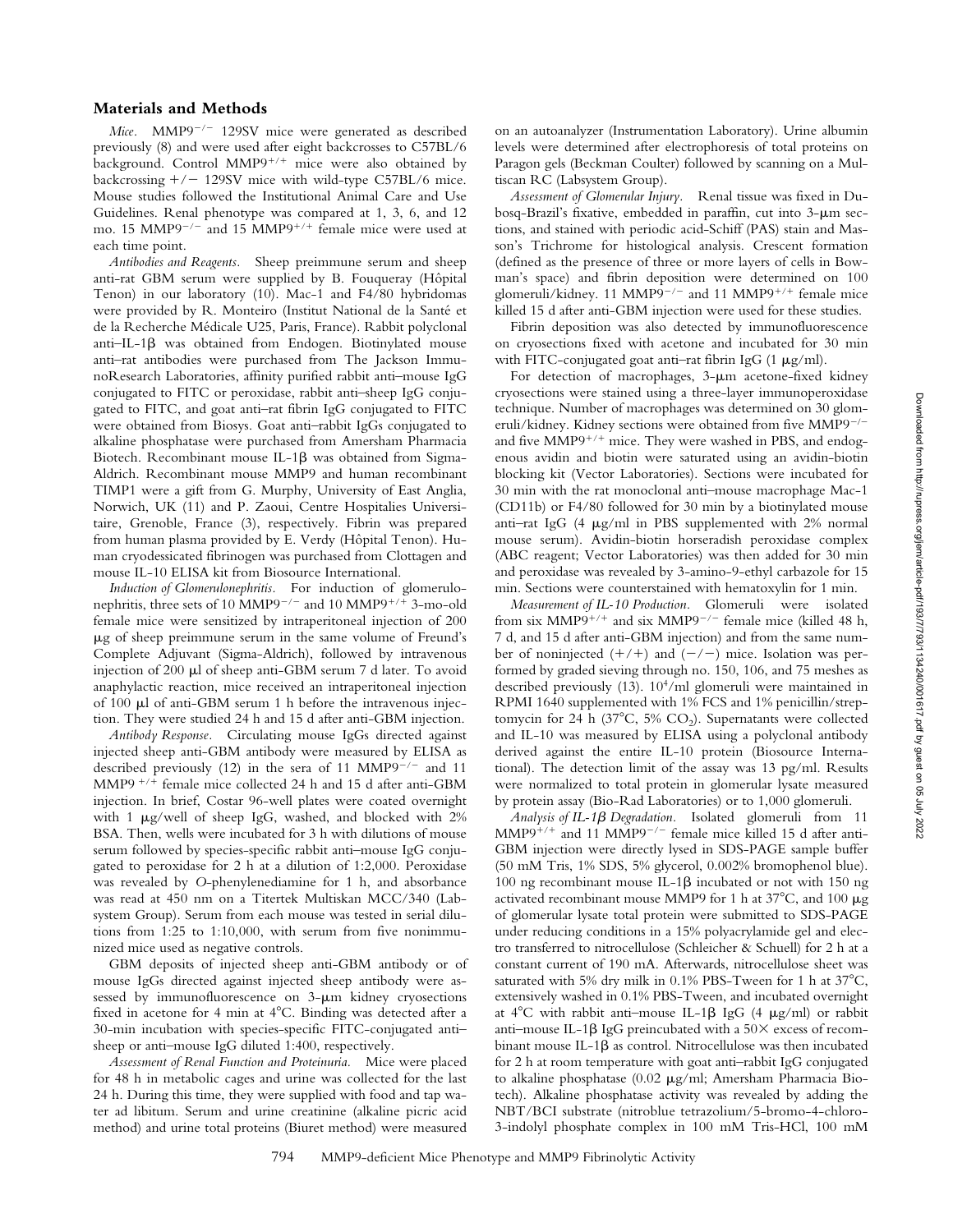NaCl, and 5 mM MgCl<sub>2</sub>, pH 9.5). The reaction was stopped in 20 mM Tris-HCl, 5 mM EDTA, pH 8.0. Blots were analyzed with NIH Image 1.61 and converted to a graphical format.

*Characterization of Fibrinolytic Effect of MMP9.* The fibrinolytic activity of MMP9 was demonstrated by fibrin zymography, by SDS-PAGE analysis of fibrinogen, and fibrin digestion products in the presence of MMP9, and by degradation of fibrin deposits in situ.

For zymographic analysis, recombinant mouse MMP9 (11) was preactivated with 1 mM 4-aminophenylmercuric acetate (Sigma-Aldrich) at  $37^{\circ}$ C for 3 h and different quantities (300, 150, and 50 ng) were loaded onto 8% SDS polyacrylamide gels (Merck). Electrophoresis was performed under nonreducing conditions at 20 mA. Gels were washed twice for 30 min in 2.5% Triton X-100 to remove SDS and applied to a fibrin gel (50 mg of human fibrinogen, 4 U of thrombin, 10 ml of 10% Triton X-100 per gel) performed in gelatinase substrate buffer (50 mM Tris-HCl, 5 mM CaCl<sub>2</sub>, 1  $\mu$ M ZnCl<sub>2</sub>, 0.01% NaN<sub>3</sub>, pH 7.5) for 48 h at  $37^{\circ}$ C. The MMP9 fibrinolytic activity was detected by a proteolytic band in the fibrin gel. In some experiments, metalloproteinase inhibitors (10  $\mu$ g/ml of recombinant human TIMP1) were supplied in the fibrin gel.

For fibrin and fibrinogen degradation studies,  $10 \mu$ g of human fibrinogen was dissolved in 20  $\mu$ l gelatinase substrate buffer, then incubated for 24 h at  $37^{\circ}$ C with 300 ng activated recombinant mouse MMP9. Fibrinogen degradation by plasmin was assessed by incubating 10  $\mu$ g of human fibrinogen for 24 h at 37°C with 10 mU of plasmin. Control experiments included omission of activated recombinant mouse MMP9 or plasmin and addition of a metalloproteinase inhibitor (1 mM 1,10-phenanthroline) or of a plasmin inhibitor (8 U aprotinin). Fibrinogen degradation was then estimated after electrophoresis on 8% SDS polyacrylamide gels under reducing conditions. Gels were stained with 0.5% Coomassie blue. Fibrin was prepared from human plasma according to the technique of Schwartz et al. (14). In brief, human plasma was incubated with thrombin (vol/vol; 1,000 U/ml thrombin) for 2 h at room temperature, then rinsed in PBS for 48 h at  $4^{\circ}$ C. The 3- $\mu$ g fibrin pellet was incubated with activated recombinant mouse MMP9 (300 ng diluted in 5  $\mu$ l gelatinase substrate buffer) for 72 h at 37°C. Control experiments included omission of activated recombinant mouse MMP9, addition of a metalloproteinase inhibitor (1 mM 1,10-phenanthroline) or of a plasmin inhibitor (8 U aprotinin) to the gelatinase buffer. The fibrin pellet was then solubilized in 25  $\mu$ l urea buffer (9 M urea, 3% SDS, 3% mercaptoethanol in 0.04 M sodium phosphate buffer, pH 7.1) for 12 h at  $37^{\circ}$ C, and loaded on 6% SDS polyacrylamide gels under reducing conditions. Gels were stained with 0.5% Coomassie blue.

For in situ fibrin degradation studies, serial  $3-\mu m$  kidney sections cut from frozen tissue obtained from three  $MMP9^{-/-}$  mice (killed 15 d after anti-GBM injection) were incubated with activated recombinant mouse MMP9 (300, 150, and 50 ng) for 24 h at 378C. In a second set of experiments designed to demonstrate MMP9 fibrinolytic activity in vivo, serial sections of kidney were incubated for  $72$  h at  $37^{\circ}$ C with glomerular extracts obtained from  $MMP9^{+/+}$  mice killed 15 d after anti-GBM injection and treated with a plasmin inhibitor (1,000 U/ml aprotinin). Control experiments included omission of glomerular extracts, addition of a metalloprotease inhibitor (1 mM 1,10 phenanthroline) and a plasmin inhibitor to glomerular extracts obtained from  $MMP9^{+/+}$ mice, and use of glomerular extracts obtained from  $MMP9^{-/-}$ mice killed 15 d after anti-GBM injection and treated with a plasmin inhibitor. Negative immunofluorescent control was obtained by incubating the section with untreated glomerular extracts obtained from  $MMP9^{+/+}$  mice. Fibrin deposits on glomerular sections were detected by immunofluorescence as described above.

*Statistics.* Results are expressed as mean  $\pm$  SEM. Significances of differences between MMP9<sup>-/-</sup> and MMP9<sup>+/+</sup> mice were determined by analysis of variance (ANOVA).

#### **Results**

*MMP9 Deficiency Decreases Renal Function and Increases Proteinuria in Mice with Anti-GBM Nephritis.* We used  $2-3$ -mo-old MMP9<sup>-/-</sup> mice and their age-matched  $MMP9^{+/+}$  mates to induce the accelerated model of anti-GBM glomerulonephritis. At 3 mo of age, the function and histology of the MMP9<sup>-/-</sup> kidneys were not different from  $MMP9^{+/+}$  kidneys (data not shown), as described previously (15).



Figure 1. Effect of MMP9 deficiency on renal function in anti-GBM glomerulonephritis. (A) Serum creatinine (Creat.), protein (Prot.), and albumin (Alb.) levels in MMP9<sup>+/+</sup> (hatched bars) and MMP9<sup>-/-</sup> (white bars) mice.  $n = 25$ . (B) Urinary parameters. Urine was collected for 24 h from MMP9<sup>+/+</sup> (hatched bars) and MMP9<sup>-/-</sup> (white bars) mice housed in metabolic cages, and results were expressed as the ratio of albumin to creatinine (Alb./Creat.) or as daily proteinuria (Prot./day). Sera and urine were collected 15 d after injection of anti-GBM antibody. Values in noninjected MMP9<sup>+/+</sup> mice were: albumin/creatinine =  $10.23 \pm 0.97$ ; proteinuria/day = 4.01  $\pm$  2.16. Values in noninjected MMP9<sup>-/-</sup> mice were almost identical to control MMP9<sup>+/+</sup> mice: albumin/creatinine = 9.76  $\pm$ 1.02; proteinuria/day = 4.21  $\pm$  1.36. Values are mean  $\pm$  SEM;  $*P$  < 0.02,  $* p < 0.01$  versus MMP9<sup>+/+</sup> control mice. *n* = 15.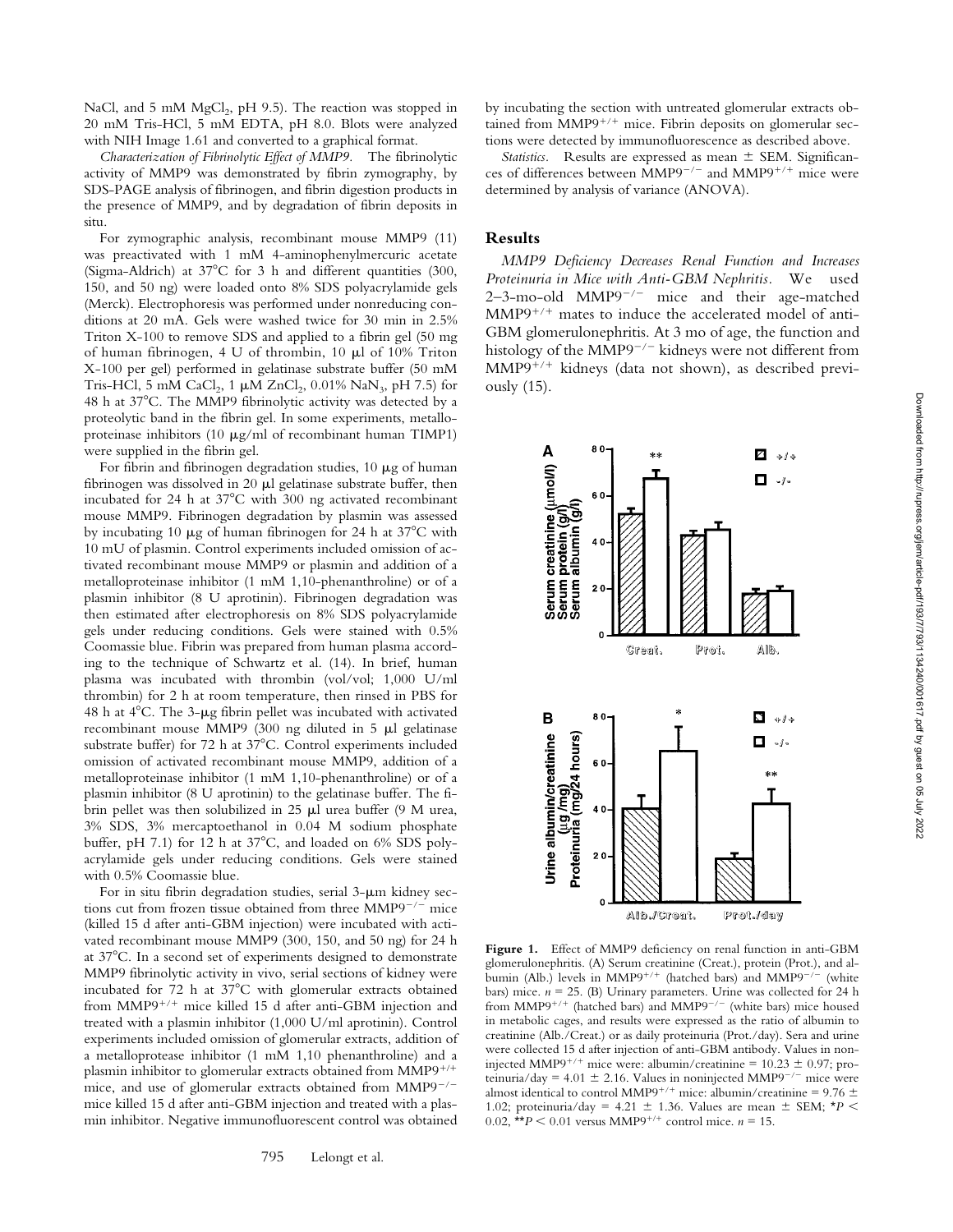We observed no significant difference in renal function and histological features between MMP9<sup>-/-</sup> and MMP9<sup>+/+</sup> mice at the heterologous phase that occurs 24 h after the injection of sheep anti-GBM antibody (data not shown). At the autologous phase, 15 d after the injection of the anti-GBM antibody, both control and  $MMP9^{-/-}$  mice developed a crescentic proliferative glomerulonephritis. Surprisingly, the renal failure was more severe in  $MMP9^{-/-}$  mice (Fig. 1 A). These mice also showed a markedly increased urinary protein loss, expressed as albumin over creatinine ratio or daily proteinuria, compared with  $MMP9^{+/+}$  mates (Fig. 1 B). However, serum total proteins and serum albumin did not differ between the two groups.

*MMP9 Deficiency Aggravates Histological Features of Anti-GBM Nephritis.* Decreased renal function in MMP9<sup>-/-</sup> versus control mice was attributable to increased severity of lesions. Both MMP9<sup>-/-</sup> and MMP9<sup>+/+</sup> mice developed proliferative glomerulonephritis but glomerular lesions were more severe in  $MMP9^{-/-}$  mice as shown by the

greater extent of fibrin deposits by immunofluorescent staining (compare Fig. 2 B with A and Fig. 3 A)*.* Fibrin could also be observed in paraffin-embedded sections stained with PAS (Fig. 2 E). Crescent formation was moderate in MMP9<sup>+/+</sup> kidneys and involved only 6% of glomeruli (Fig. 3 A). Crescents were larger in  $MMP9^{-/-}$  kidneys and were observed in  $\sim$ 50% of glomeruli (Fig. 3 A). However, the number of intraglomerular, periglomerular, and total macrophages was not significantly increased in MMP9<sup>-/-</sup> compared with MMP9<sup>+/+</sup> kidneys (Fig. 3 B). Kidneys from  $\widehat{M}MP9^{-/-}$  mice also showed numerous dilated tubules filled with casts which were not observed in control MMP9<sup>+/+</sup> mice (compare Fig. 2 D with C). These casts apparently contained proteins or red blood cells attesting to the severity of glomerular disease.

*MMP9 Deficiency Does Not Alter Immune Parameters, IL-*1β, *or IL-10*. Since the extent of immune response to sheep anti-GBM antibody is important in determining the severity of injury in this model of glomerulonephritis, we



Figure 2. Photomicrographs of representative kidney sections from mice with anti-GBM nephritis 15 d after anti-GBM injection. (A and B) Fibrin deposition in glomeruli of (A) MMP9<sup>+/+</sup> and (B) MMP9<sup>-/-</sup> mice assessed by immunofluorescence of cryostat frozen sections with antifibrin antibody. Intense glomerular fibrin deposits were observed in  $MMP9^{-/-}$  kidney sections where they affected most of the glomeruli. Fibrin deposits were weaker and segmental in most glomeruli from MMP9<sup>+/+</sup> mice. Bar, 70  $\mu$ m. (C–E) Paraffin kidney sections from (C) MMP9<sup>+/+</sup> and (D and E)  $MMP9^{-/-}$  mice stained with  $(C \text{ and } D)$  Masson's Trichrome or (E) PAS*.* Note numerous dilated tubules filled with proteinaceous and red blood cells containing casts in MMP9 $\hat{i}$ /<sup>-</sup> kidneys, contrasting with the lack of tubule lesions in control  $MMP9^{+/+}$  kidneys. A representative glomerulus from an MMP9<sup>-/-</sup> kidney is shown in E. Note an extensive crescent in the left half of the glomerulus and massive fibrin deposition mainly in the right half, with rupture of the Bowman's capsule (arrow). Such severe glomerular lesions were unusually observed in  $MMP9^{+/+}$  control kidneys. Bar: (C and D) 170  $\mu$ m; (E) 40  $\mu$ m.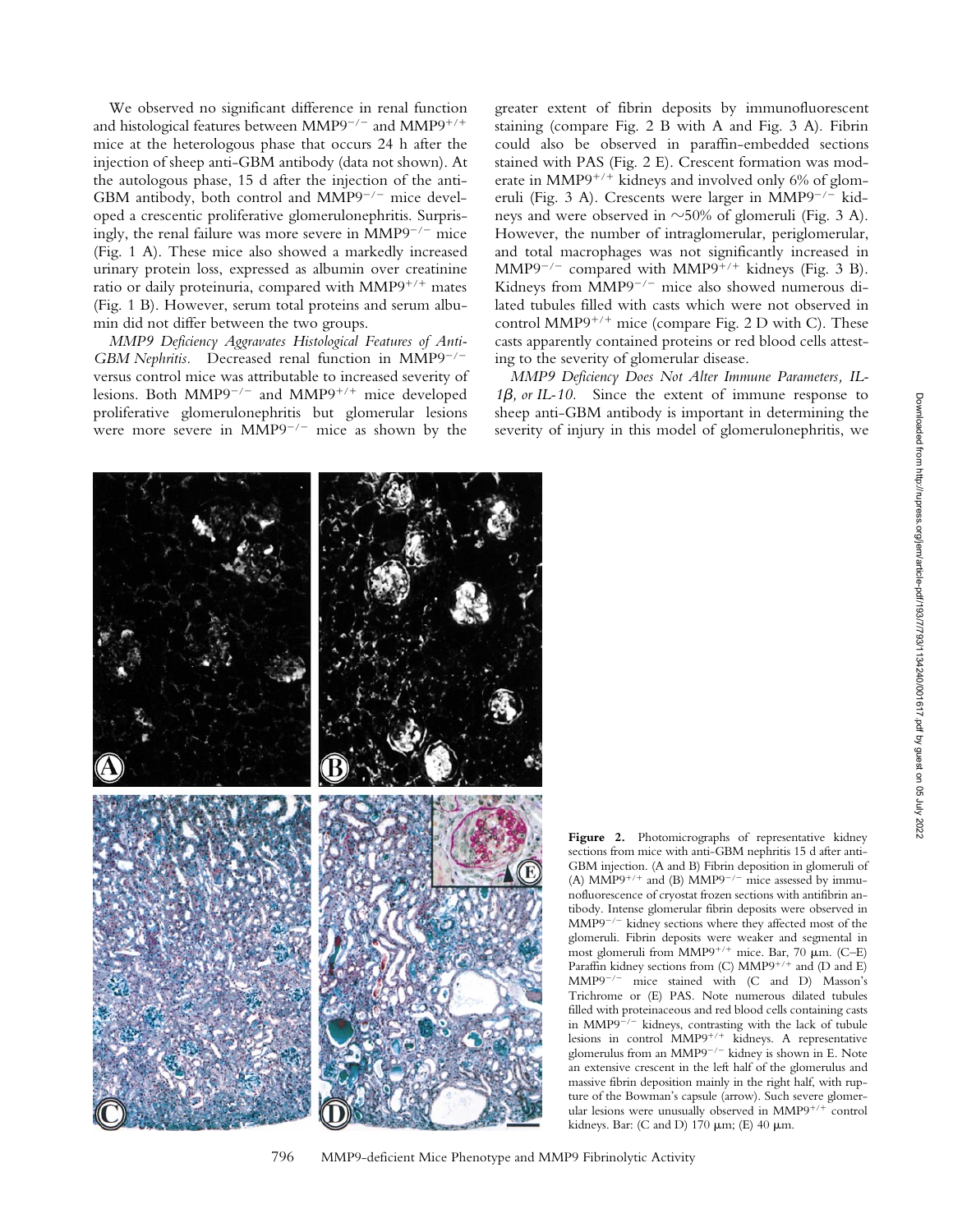

Figure 3. Glomerular fibrin deposition, crescent formation, and glomerular macrophages 15 d after anti-GBM injection. (A) The percentages of glomeruli with crescent or fibrin deposition in MMP9<sup>+/+</sup> (hatched bars) and MMP9<sup>-/-</sup> (white bars) kidneys were evaluated on Masson's Trichrome (fibrin) and PAS (crescent) stains of paraffin sections. They were determined on 100 glomeruli per kidney; 11 kidneys were examined. Values are mean  $\pm$  SEM; \*\**P* < 0.01, \*\*\**P* < 0.001 versus MMP9<sup>+</sup>/ control mice. (B) Numbers of intraglomerular (intra), periglomerular (peri), and total (tot) macrophages per glomerulus in  $MMP9^{+/+}$  (hatched bars) and MMP9<sup>-/-</sup> (white bars) mice were counted after staining the macrophages with F4/80 antibody as described in Materials and Methods. They were determined on 30 glomeruli per kidney; five kidneys were examined. Values are mean  $\pm$  SEM. No statistical difference was observed.

measured circulating levels of mouse anti–sheep IgG antibodies. Antibody titers, measured by ELISA at dilution of sera from 1:25 to 1:10,000, were not significantly different for MMP9<sup>-/-</sup> mice compared with their  $(+/+)$  control group. Results obtained at a serum dilution of 1:200 are shown in Fig. 4 A. We then used immunofluorescence to evaluate whether the greater severity of the nephritis in  $MMP9^{-/-}$  mice could result from larger amounts of immune deposits. We observed no difference in GBM deposition of injected sheep anti-GBM antibody (Fig. 4, B and C), or mouse anti-sheep IgG (Fig. 4, D and E) in  $MMP9^{+/+}$ (Fig. 4, B and D) compared with MMP9<sup> $-/-$ </sup> (Fig. 4, C and E) mice.

The proinflammatory cytokine  $IL-1\beta$  plays an important role in the development of glomerular lesions observed in anti-GBM nephritis (16) and can be degraded in vitro by metalloproteases (17). We next investigated whether defective IL-1b degradation could contribute to the severity of



Figure 4. Assessment of immune response. (A) Evaluation of antibody production to injected sheep anti-GBM antibody by ELISA. Mouse anti– sheep IgG antibody was measured in sera of MMP9<sup>+/+</sup> (hatched bars) and  $MMP9^{-/-}$  (white bars) mice 24 h and 15 d after injection of the antibody.  $n = 11$ . Serum dilutions ranged from 1:25 to 1:10,000. The serum dilution shown on this graph is 1:200. MMP9<sup> $-/-$ </sup> mice exhibited slightly lower absorbance values that were not statistically significant. (B–E) Estimation of antibody deposition by immunofluorescence 15 d after injection of the antibody. Deposition of injected (B and C) sheep anti-GBM antibody or (D and E) mouse anti–sheep IgG was compared in (B and D)  $MMP9^{+/+}$  and (C and E)  $MMP9^{-/-}$  mice. A similar intensity of fluorescence was observed in MMP9<sup>-/-</sup> and control mice. Bar, 70  $\mu$ m.

renal lesions observed in MMP9<sup>-/-</sup> mice. We used a rabbit polyclonal antibody directed against the entire protein which recognized a single band at the expected molecular size (17.5 kD) in Western blot analysis performed with re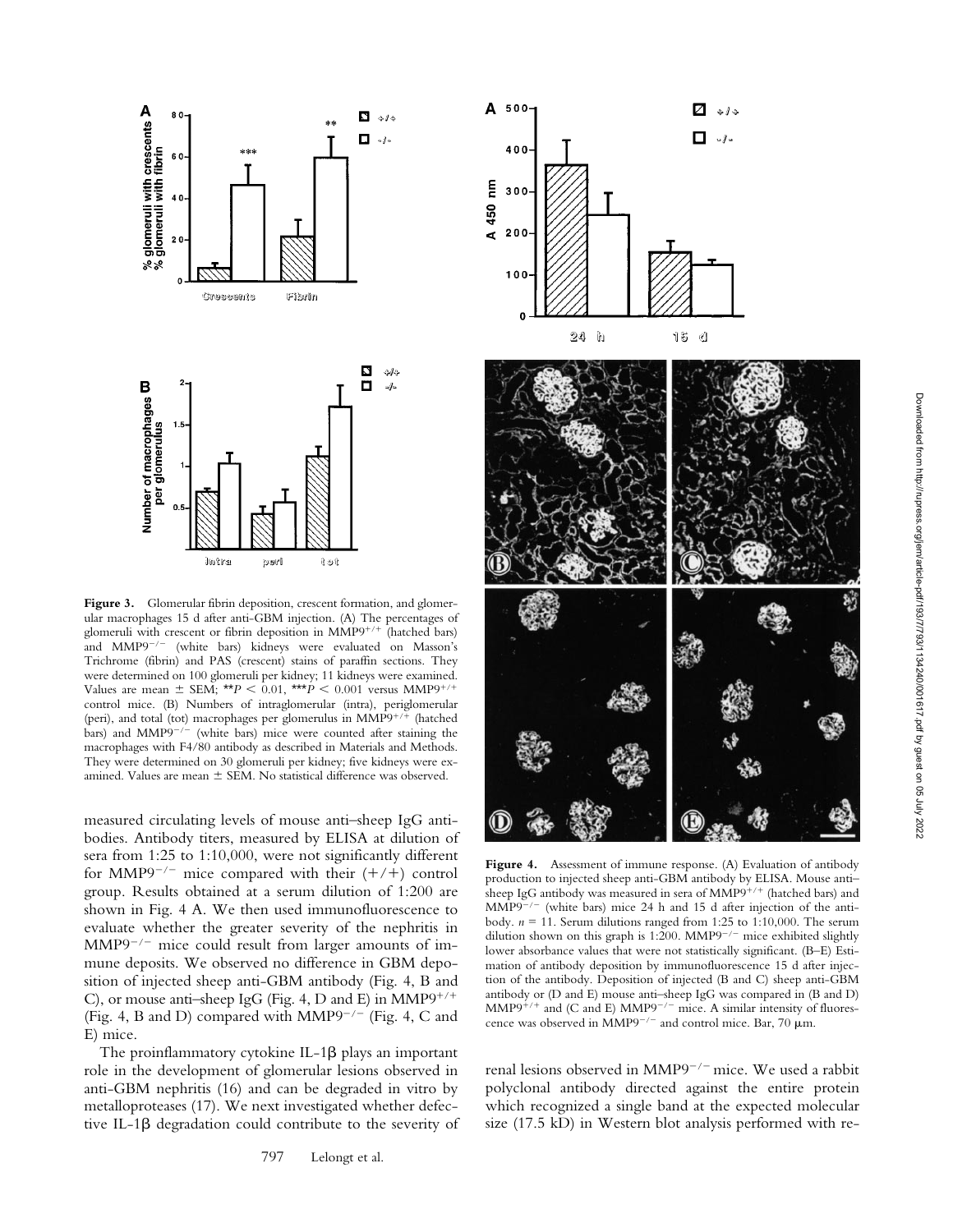combinant mouse IL-1 $\beta$  (Fig. 5 A, middle). We verified that IL-1 $\beta$  could be cleaved in vitro by MMP9, leading to a degradation product of 14.5 kD (Fig. 5 A*,* middle). We further checked the specificity of these bands, which disappeared when the membrane was incubated with the appropriate control (polyclonal antibody preincubated with an



Figure 5. IL-1 $\beta$  degradation and IL-10 production. (A) The amount of IL-1 $\beta$  produced by glomeruli isolated from MMP9<sup>+/+</sup> and MMP9<sup>-/</sup> mice 15 d after injection of anti-GBM antibody was estimated in a semiquantitative manner by Western blot analysis. The polyclonal anti–mouse antibody yielded a single band with 100 ng recombinant mouse IL-1 $\beta$ and two bands corresponding to the intact (17.5 kD) and degraded (14.5 kD) forms of IL-1 $\beta$  after incubation with activated recombinant mouse MMP9 (IL-1 $\beta$  plus MMP9, middle). The specificity of these bands was further assessed by incubating the membrane with the polyclonal antibody preincubated with an excess of IL-1 $\beta$  (Control antibody, right). The intact and degraded forms of IL-1 $\beta$  were observed with the same intensity in glomerular extracts (100  $\mu$ g of total proteins) from MMP9<sup>+/+</sup> and  $MMP9^{-/-}$  mice (left). (B) Quantitative analysis of the blots performed with glomeruli isolated from  $MMP9^{+/+}$  and  $MMP9^{-/-}$  mice 15 d after injection of anti-GBM antibody. Note similar ratio of the two bands in both groups of mice. (C) IL-10 production by glomeruli isolated from MMP9<sup>+7+</sup> (hatched bars) and MMP9<sup>-/-</sup> (white bars), noninjected mice (Control), or mice injected with anti-GBM antibody after 48 h, 7 d, and 15 d. IL-10 production was significantly increased in both groups of injected mice compared with their respective noninjected controls  $(P \leq$ 0.01), but it was not significantly different between  $MMP9^{-/-}$  and MMP9<sup>+/+</sup> glomeruli at the different time points after injection. Values are mean  $\pm$  SEM.

excess of IL-1 $\beta$ ) (Fig. 5 A, right). We did not observe any difference in the amounts of the intact (17.5 kD) and the degraded forms  $(14.5 \text{ kD})$  of IL-1 $\beta$  in isolated glomeruli from both MMP9<sup>-/-</sup> and MMP9<sup>+/+</sup> mice (Fig. 5 A, left, and B).

We also measured IL-10, an antiinflammatory cytokine that plays a protective role in this model (18), because IL-10 production was shown to be reduced in a model of skin contact hypersensitivity in MMP9<sup>-/-</sup> mice (19). IL-10 production was increased in both groups of mice 48 h, 7 d, and 15 d after anti-GBM injection compared with their respective noninjected controls (Fig. 5 C). IL-10 normalized to total protein in glomerular lysate (data not shown) or to 1,000 glomeruli (Fig. 5 C) was similar in MMP9<sup> $-/-$ </sup> and  $MMP9^{+/+}$  glomeruli 48 h, 7 d, and 15 d after anti-GBM injection.

*MMP9 Is a Fibrinolytic Enzyme.* We next asked what the critical substrate for MMP9 is in kidney. Because fibrin accumulated in  $MMP9^{-/-}$  mice, we hypothesized that MMP9 exerts a protective effect in the development of glomerular lesions by degrading fibrin. We performed three sets of experiments to address this hypothesis.

First, we demonstrated that MMP9 degrades fibrin by fibrin zymography. SDS-PAGE gel of activated recombinant mouse MMP9 loaded at different doses was applied to a fibrin gel (Fig. 6 A). The lytic zones corresponded to the migration of the active form of MMP9 with their intensity proportional to the quantity of MMP9. When recombinant human TIMP1, the natural MMP9 inhibitor, was incorporated in the fibrin gel, fibrinolysis was abolished. These results suggest that MMP9 is able to degrade fibrin in a dosedependent manner.

Second, we determined the sensitivity of fibrinogen and fibrin chains to MMP9 proteolysis. MMP9 degraded the  $A\alpha$  and  $B\beta$  chains of fibrinogen, and this proteolytic effect was inhibited by 1,10-phenanthroline, a zinc chelator (and thus a metalloprotease inhibitor), but not by aprotinin, a plasmin inhibitor (Fig. 6 B). Fibrinolytic products generated by plasmin were different since  $\gamma\gamma$  chains were degraded. As expected, plasmin proteolytic effect was inhibited by aprotinin, but not by 1,10-phenanthroline (Fig. 6 C). The fibrin  $\alpha$  chains and the  $\alpha$  polymers were preferentially degraded by MMP9. Doublets observed for  $\gamma\gamma$  and  $\beta$ chains were most likely degradation products of  $\alpha$  polymers and  $\alpha$  chains, but they might also result from partial degradation of  $\gamma\gamma$  and  $\beta$  chains. Fibrin degradation did not occur when 1,10-phenanthroline was added along with MMP9 (data not shown). Although fibrin pellets were washed extensively, we could not rule out a possible contamination with plasminogen or plasminogen activators, tissue-type plasminogen activator (tPA) and urokinase-type plasminogen activator (uPA), since fibrin was prepared from plasma. To verify that MMP9 directly cleaved fibrin and had no effect upstream on plasmin activation, we added aprotinin, a plasmin inhibitor, to the incubation medium. The MMP9 degradation profile of fibrin was not altered by aprotinin (Fig. 6 B), which indicated that MMP9 degraded fibrin directly.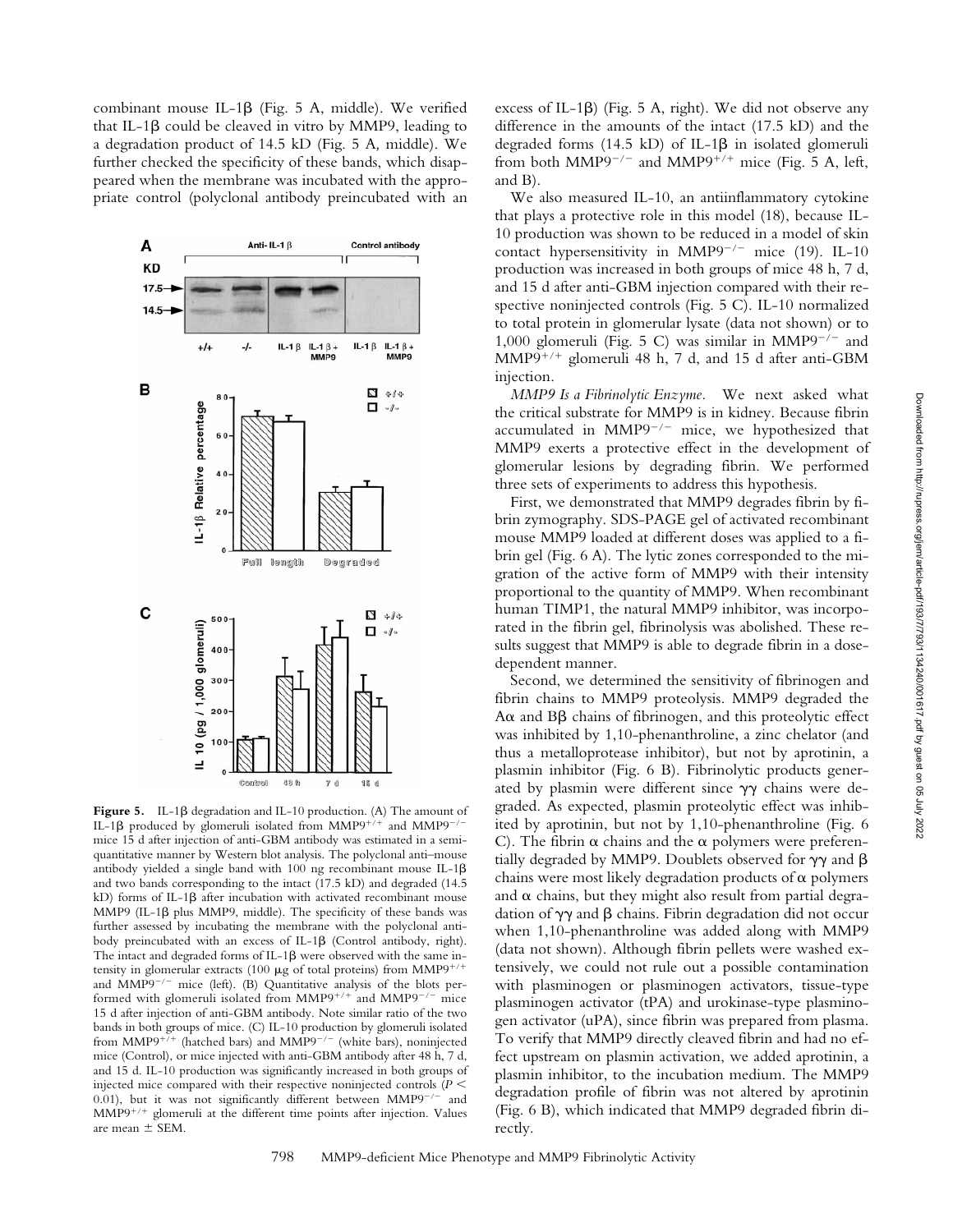

Finally, we showed that MMP9 could degrade fibrin in situ. Incubation with activated recombinant mouse MMP9 of serial kidney cryosections from  $MMP9^{-/-}$  mice killed 15 d after anti-GBM injection strongly reduced glomerular fibrin deposition. This effect was abolished by 1,10 phenanthroline (Fig. 7 A). To further demonstrate that fibrin is a physiological substrate for MMP9 in vivo*,* we incubated serial kidney sections with control gelatinase substrate buffer (Fig. 7 B, 1) or glomerular extracts from injected MMP9<sup>+/+</sup> mice treated either with plasmin inhibitor (Fig. 7 B, 2) or with plasmin and metalloproteinase inhibitor (Fig. 7 B, 3). Results show that glomerular fibrin deposits can be cleaved by glomerular extracts when plasmin is inhibited (Fig. 7 B, 2) and that this fibrinolytic activity is due to MMP9 since it is abolished in the presence of phenanthroline (Fig. 7 B, 3), or when  $MMP9^{+/+}$  glomerular extracts are replaced by  $MMP9^{-/-}$  glomerular extracts (Fig. 7 B, 4). Fibrin deposits completely disappeared when plasmin activity was not blocked in sections incubated with

**Figure 6.** Fibrinolytic activity of MMP9. (A) Zymogram performed on fibrin gel. 300 ng, 150 ng, and 50 ng of activated recombinant mouse MMP9 were loaded on 8% SDS polyacrylamide gels that were applied to a fibrin gel. Note a lytic band at the expected molecular size for the active form of MMP9. Its intensity was proportional to the quantity of MMP9. Lytic activity was inhibited when 10  $\mu$ g/ml of recombinant human TIMP1 was incorporated in the fibrin gel (300 ng plus TIMP1). (B) SDS-PAGE analysis of 10  $\mu$ g fibrinogen and 3  $\mu$ g fibrin after a 24- or 72-h incubation, respectively, with 300 ng of activated recombinant mouse MMP9 alone or in the presence of a metalloprotease inhibitor (1 mM 1,10-phenanthroline [Phen.]) or of a plasmin inhibitor (8 U aprotinin [Aprot.]). Note that MMP9 degraded  $A\alpha$  and  $B\beta$  chains of fibrinogen (compare MMP9 with Control), and that degradation was inhibited by 1,10-phenanthroline (MMP9 + Phen. versus MMP9) but not by aprotinin (MMP9  $+$  Aprot. versus MMP9). The  $\alpha$  chain and  $\alpha$  polymers of fibrin chains were preferentially degraded by MMP9 (MMP9 versus Control). Degradation was not inhibited by aprotinin (MMP9  $+$ Aprot. versus MMP9). The minor band forming a doublet with  $\gamma\gamma$  and  $\beta$  chains, respectively, in the presence of MMP9 could result from partial degradation of these chains by MMP9 and/or from degradation of  $\alpha$  chain and  $\alpha$  polymers. (C) SDS-PAGE analysis of 10 µg fibrinogen after a 24-h incubation with 10 mU of plasmin alone or in the presence of a metalloprotease inhibitor (1 mM 1,10 phenanthroline [Phen.]) or of a plasmin inhibitor (8 U aprotinin [Aprot.]). Note that plasmin degraded the three chains of fibrinogen, and that degradation was inhibited by aprotinin (Plasmin + Aprot versus Plasmin) but not by 1,10-phenanthroline (Plasmin + Phen. versus Plasmin).

untreated glomerular extracts from  $MMP9^{+/+}$  injected mice (data not shown). These results demonstrate that MMP9, like plasmin, contributes to fibrinolytic activity in this model.

#### **Discussion**

Our data show that MMP9 is an important regulator of renal function. We took advantage of the availability of  $MMP9^{-/-}$  mice (8) to analyze their renal phenotype in an accelerated model of crescentic proliferative glomerulonephritis.  $MMP9^{-/-}$  mice developed a more severe form of anti-GBM nephritis than their wild-type mates. We provide the first evidence that MMP9 protects mice from crescentic proliferative glomerulonephritis (a model where fibrin deposits play a major role) through its fibrinolytic activity.

We have previously shown that MMP9 is produced at the first stage of kidney embryogenesis in vivo and is re-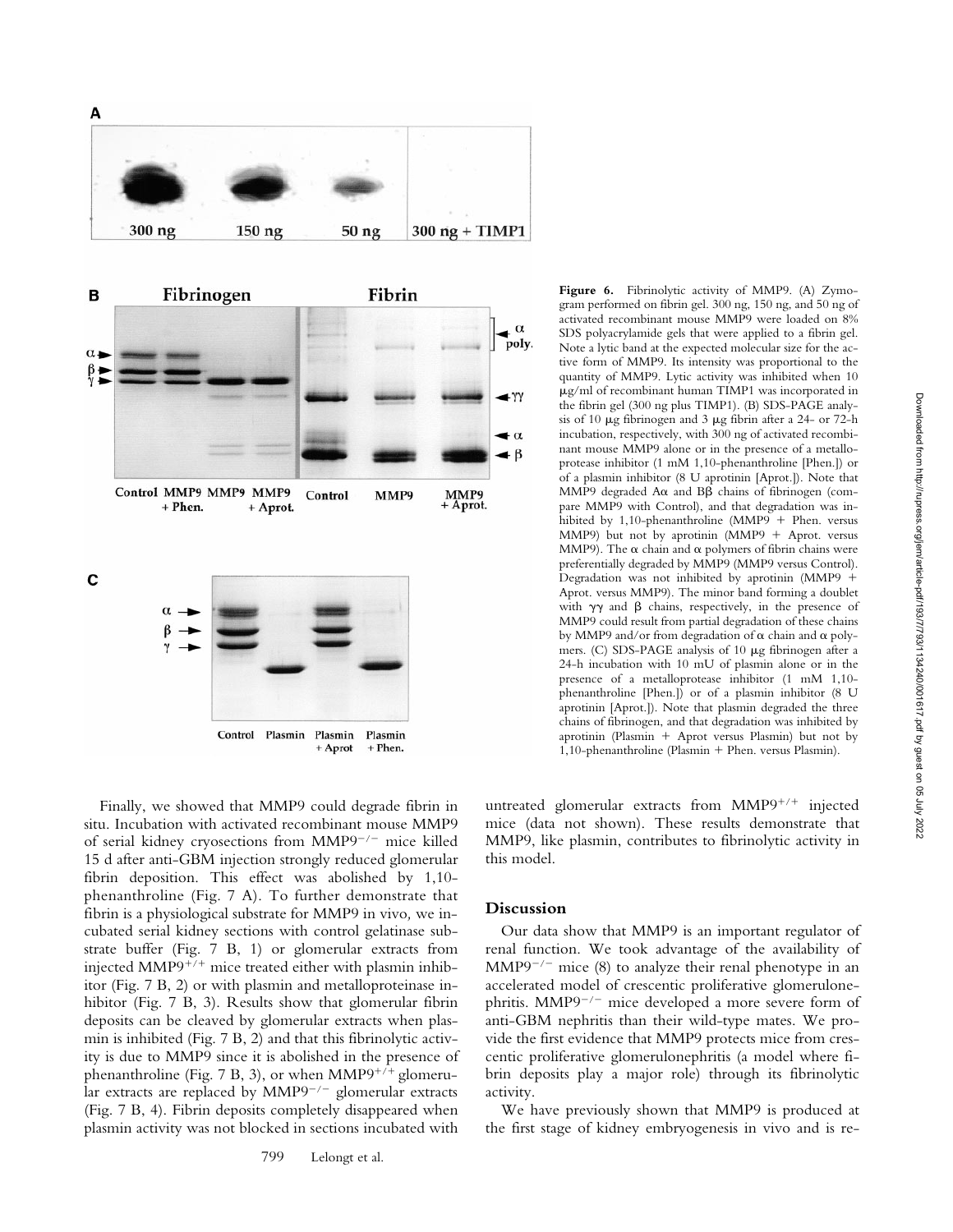



Figure 7. Fibrinolytic activity of MMP9 on tissue sections. (A) In situ degradation of glomerular fibrin deposits by MMP9. Serial kidney cryosections from MMP9<sup>-/</sup> mice killed 15 d after anti-GBM injection were incubated with incubation medium (Control), 300 ng of activated recombinant mouse MMP9 alone (MMP9), or with 1,10-phenanthroline (1 mM 1,10-phenanthroline  $[MMP9 + Phenan.]$ ) before fibrin detection by immunofluorescence. Note that MMP9 strongly reduced intensity of glomerular fibrin deposits, but phenanthroline prevented this effect. Bar,  $400 \mu m$ . (B) In situ degradation of glomerular fibrin deposits by glomerular extracts. 1, gelatinase substrate buffer; 2, glomerular extracts from  $+/+$ control mice (15 d after anti-GBM injection) treated with plasmin inhibitor (1,000 U/ml aprotinin); 3, glomerular extracts from  $+/+$  control mice (15 d after anti-GBM injection) treated with plasmin inhibitor and metalloproteinase inhibitor (1 mM 1,10-phenanthroline); 4, glomerular extracts from MMP9<sup> $-/-$ </sup> mice (15 d after anti-GBM injection) treated with plasmin inhibitor. Fibrin deposits on glomerular sections were detected by immunofluorescence. Note that glomerular extracts containing MMP9 activity strongly reduced the intensity of glomerular fibrin deposits in the absence of plasmin activity (2). This effect was abolished when MMP9 activity was inhibited (3) or absent (4). Bar,  $400 \mu m$ .

quired for branching morphogenesis in vitro (3). We postulated that MMP9 deficiency in mice would impede kidney growth. However,  $MMP9^{-/-}$  mice are viable, suggesting the absence of major kidney defects. The histological appearance, immunohistochemical analysis of several basement membrane components, and renal function of these mice were normal up to 5 mo (15). We confirmed these results in  $MMP9^{-/-}$  and control mice up to 6 mo of age (data not shown).

MMP9 expression is increased in various human and experimental models of nephropathies (reference 6; for a review, see reference 7). To establish its role, we investigated the susceptibility of  $MMP9^{-/-}$  mice to crescentic proliferative glomerulonephritis in an accelerated model of anti-GBM disease. By analogy to the results observed in bullous pemphigoid (20), where the initial lesion affects the basement membrane as in anti-GBM nephritis, we hypothesized that  $MMP9^{-/-}$  mice would be protected from the development of glomerular lesions. In the murine model of bullous pemphigoid, MMP9<sup>-/-</sup> mice showed deposition of injected antibodies to the membrane and neutrophil recruitment to the skin but epidermal blistering does not develop (20). This defect owes to a lack of inactivation of  $\alpha$ 1-proteinase inhibitor by MMP9, which does not allow neutrophil elastase to function (21). Unexpectedly, however, MMP9 deficiency was associated with functional and histological exacerbation of glomerular injury.  $MMP9^{-/-}$ mice showed a significantly increased propensity to form crescents. Crescents result from accumulation, in the urinary space, of fibrin that is chemotactic for macrophages and favors proliferation of glomerular parietal epithelial cells (9, 22). Indeed, we observed a decreased clearance or degradation of fibrin because of lack of MMP9 activity in  $MMP9^{-/-}$  mice. The increased renal impairment, fibrin deposition, and crescent formation in those mice suggest

that MMP9 plays a important role in protecting glomeruli against injury.

The extent of immune response to the exogenous antigen could not account for the severity of injury since circulating levels of mouse anti–sheep IgG antibodies and antibody deposition to the basement membrane were similar in  $MMP9^{-/-}$  and  $MMP9^{+/+}$  mice. We observed a slight but not significant increase in the number of intra- and periglomerular macrophages. Results observed in the literature vary from one system to another. Macrophage infiltration and collagen accumulation in the heart-infarcted region of  $MMP9^{-/-}$  mice were decreased in an experimental model of myocardial infarction (23), but were not modified in young and adult  $MMP9^{-/-}$  mice that were resistant to the development of experimental autoimmune encephalomyelitis (24). Macrophages have a pivotal role in the transition between inflammation and repair through the balanced secretion of pro- and antiinflammatory cytokines. Although the number of glomerular and periglomerular macrophages was not significantly altered by MMP9 deficiency, it was still possible that macrophage phenotype was altered. We analyzed IL-1 $\beta$  and IL-10 for two reasons. First, IL-1 $\beta$  enhances glomerular fibrin deposition and crescent formation in this model (16) whereas IL-10 has a protective effect (18). Second, MMP9 degrades IL-1 $\beta$  in vitro (17) and increases IL-10 production in a model of skin contact hypersensitivity (19). We hypothesized that IL-1 $\beta$  degradation or IL-10 production could be altered in MMP9 $^{-/-}$  mice with anti-GBM proliferative glomerulonephritis. However, we could not find significant differences in the production or degradation of these cytokines that could account for the increment of glomerular lesions.

The exacerbation of glomerular injury observed in  $MMP9^{-/-}$  mice was reminiscent of the findings observed in tPA- or plasminogen-deficient mice (25) after induction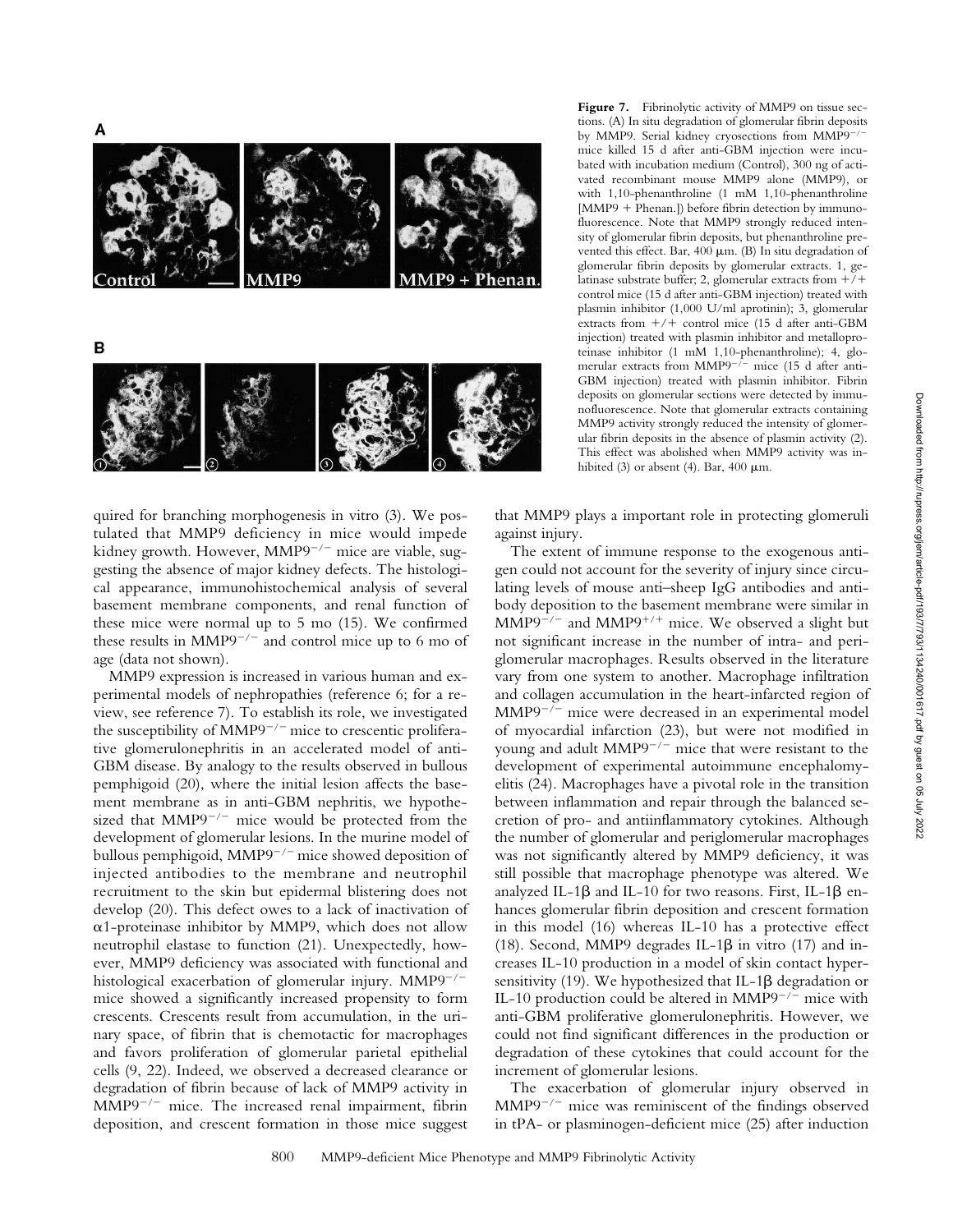of a similar crescentic proliferative glomerulonephritis. tPA-deficient mice and plasminogen-deficient mice, indeed, showed severe functional and histological exacerbation of glomerular injury, whereas neither uPA nor uPA receptor deficiency affected the expression of glomerulonephritis. We first verified, by fibrin zymography on serum and glomerular tissues, that tPA and uPA enzymatic activities were not downregulated during the course of glomerulonephritis in MMP9<sup> $-/-$ </sup> mice (data not shown). We then hypothesized that MMP9 itself could be involved in fibrinolysis. Other members of the MMP family, MT1-MMP (MMP14), stromelysin-1 (MMP3), collagenase-1 (MMP1) MMP2 (26), and MT4-MMP (MMP17) (11) are able to degrade fibrinogen and fibrin in vitro. Our data show that MMP9 not only can degrade fibrin in vitro*,* but also is responsible for its degradation in vivo during the course of glomerulonephritis. We found that MMP9 produced lysis bands in fibrin gel, degraded the  $A\alpha$  and  $B\beta$  chains of fibrinogen and the  $\alpha$  chains and  $\alpha$  polymers of fibrin, and partially solubilized in situ glomerular fibrin deposits in mice with anti-GBM proliferative glomerulonephritis. The action of MMP9 on fibrin was direct, and not plasmin mediated, since aprotinin, a plasmin inhibitor, does not prevent MMP9-induced fibrin degradation. MMP9 cleaves the same fibrin and fibrinogen chains as MT1-MMP, suggesting a similar fibrinolytic effect of these enzymes (26). In addition, we show for the first time that the fibrinolytic activity of MMP9 is critical in vivo. On the basis of the results obtained by Kitching et al. (25) and our own data, we anticipate that the severity of anti-GBM nephritis would be even more greater in double tPA-MMP9 knockout mice.

MMP9 was first described because of its ability to cleave extracellular matrix macromolecules including type IV and V collagens and denatured collagens (gelatin) in vitro (for a review, see reference 1). Subsequently, MMP9 has been shown to cleave other extracellular matrix substrates, such as BP 180, and nonmatrix components, like serpins, and to activate TGF- $\beta$  in vitro (for reviews, see references 1, 21, 27). Thus, our data add to the increasing list of MMP9 substrates that are not conventional matrix components. They also show that fibrin is a critical substrate for MMP9 in vivo. Only one substrate,  $\alpha$ 1-proteinase inhibitor, had been previously identified as an MMP9 substrate in vivo (21).

In conclusion, our results show that MMP9 contributes to the breakdown of fibrin caps observed in glomeruli during the course of glomerulonephritis. Since fibrin is an important mediator of glomerular injury favoring the proliferation of epithelial cells (leading to crescent formation) and subsequently the invasion of fibroblasts, the fibrinolytic effect of MMP9 can partially account for its antifibrotic properties.

We are grateful to R. Monteiro for the anti–Mac-1 and F4/80 antibodies, B. Fouqueray for providing us with the anti-GBM antibody, and G. Murphy and P. Zaoui for their gift of recombinant murine MMP9 and recombinant human TIMP1, respectively. We are thankful to M. Galceran for IL-1 $\beta$  Western blot analysis, and M.A. Alyanakian and J. Bauchet for albumin and creatinine determination, respectively, and to J. Perez for help in glomeruli isolation. We thank B. Mougenot for critical review of the morphological data.

This work was supported by grants from the Association pour la Recherche sur le Cancer (5714), the Institut National de la Santé et de la Recherche Médicale, the Université Pierre et Marie Curie (Paris 6), the US Public Health Service, the National Institutes of Health (CA72006), and the Human Frontiers Science Program (RG 0051/1999M).

*Submitted: 26 September 2000 Revised: 12 January 2001 Accepted: 13 February 2001*

### **References**

- 1. Vu, T.H., and Z. Werb. 1998. Gelatinase B: structure, regulation and function. *In* Matrix Metalloproteinases. W.C. Parks and R.P. Mercham, editors. Academic Press, San Diego. 115–140.
- 2. Reponen, P., C. Sahlberg, C. Munaut, I. Thesleff, and K. Tryggvason. 1994. High expression of the 92-kD type IV collagenase (gelatinase B) in the osteoclast lineage during mouse development. *J. Cell Biol.* 124:1091–1102.
- 3. Lelongt, B., G. Trugnan, G. Murphy, and P.M. Ronco. 1997. Matrix metalloproteinases MMP2 and MMP9 are produced in early stages of kidney morphogenesis but only MMP9 is required for renal organogenesis in vitro. *J. Cell Biol.* 137:1–11.
- 4. Lovett, D.H., R.B. Sterzel, M. Kashgarian, and J.L. Ryan.1983. Neutral proteinase activity produced in vitro by cells of the glomerular mesangium. *Kidney Int.* 23:342–349.
- 5. Piedagnel, R., G. Murphy, P.M. Ronco, and B. Lelongt. 1999. Matrix metalloproteinase 2 (MMP2) and MMP9 are produced by kidney collecting duct principal cells but are differentially regulated by SV40 large-T, arginine vasopressin, and epidermal growth factor. *J. Biol. Chem.* 274:1614–1620.
- 6. McMillan, J.I., J.W. Riordan, W.G. Couser, A.S. Pollock, and D.H. Lovett. 1996. Characterization of a glomerular epithelial cell metalloproteinase as matrix metalloproteinase-9 with enhanced expression in a model of membranous nephropathy*. J. Clin. Invest*. 97:1094–1101.
- 7. Norman, J.T., and M. Lewis. 1996. Matrix metalloproteinases (MMPs) in renal fibrosis. *Kidney Int*. 49:S61–S63.
- 8. Vu, T.H., J.M. Shipley, G. Bergers, J.E. Berger, J.A. Helms, D. Hanahan, S.D. Shapiro, R.M. Senior, and Z. Werb. 1998. MMP-9/gelatinase B is a key regulator of growth plate angiogenesis and apoptosis of hypertrophic chondrocytes. *Cell*. 93:411–422.
- 9. Holdsworth, S.R., N.M. Thomson, E.F. Glasgow, and R.C. Atkins. 1979. The effect of defibrination on macrophage participation in rabbit nephrotoxic nephritis: studies using glomerular culture and electronmicroscopy*. Clin. Exp. Immunol.* 31:38–43.
- 10. Fouqueray, B., S. Suberville, Y. Isaka, Y. Akagi, C. Gerard, T. Velu, E. Imai, and L. Baud. 1996. Reduction of proteinuria in anti-glomerular basement membrane (GBM) nephritis by interleukine-10 gene transfer*. J. Am. Soc. Nephrol*. 7:1698. (Abstr.).
- 11. English, W.R., X.S. Puente, J.M. Freije, V. Knauper, A. Amour, A. Merryweather, C. Lopez-Otin, and G. Murphy. 2000. Membrane type 4 matrix metalloproteinase (MMP17) has tumor necrosis factor- $\alpha$  convertase activity but does not